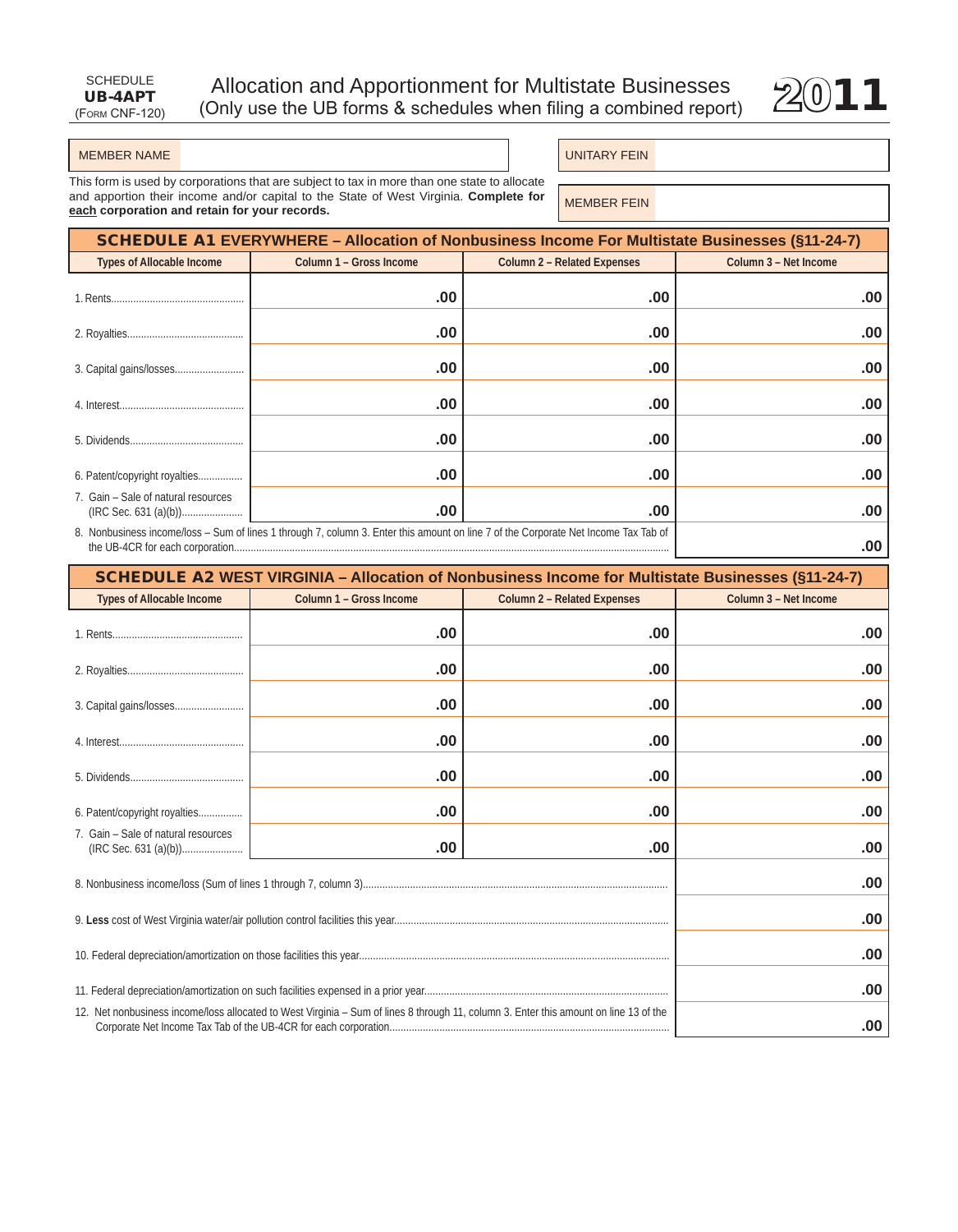

### MEMBER NAME UNITARY FEIN

This form is used by corporations that are subject to tax in more than one state to allocate and apportion their income and/or capital to the State of West Virginia. **Complete for each corporation and retain for your records.**

MEMBER FEIN

# SCHedULe B1 **APPORTIOnmEnT fACTORS fOR mUlTISTATE BUSInESSES/PARTnERShIPS (§11-24-7, AnD §11-23-5)**

**LiNES 1 & 2: Divide column 1 by column 2 and enter six (6) digit decimal in column 3. LiNE 5: Column 1 – Enter line 3. Column 2 – line 3 less line 4. Divide column 1 by column 2 and enter six (6) digit decimal in column 3.**

| בחים עד שטעוווווי בחושר וווע ט. סטועוווור ב - ווווע ט וטטט ווווע ד. בחיושט סטועוווור ב אין שטעוווור ב שווע טווער טוא                                                                                                                                        |                                             |                                                         |  |                                     |
|-------------------------------------------------------------------------------------------------------------------------------------------------------------------------------------------------------------------------------------------------------------|---------------------------------------------|---------------------------------------------------------|--|-------------------------------------|
| <b>PART 1</b><br><b>REGULAR FACTOR</b>                                                                                                                                                                                                                      | Column <sub>1</sub><br><b>West Virginia</b> | Column <sub>2</sub><br><b>Combined Group Everywhere</b> |  | Column 3<br><b>Decimal Fraction</b> |
| 1. Total property                                                                                                                                                                                                                                           | .00                                         | .00                                                     |  |                                     |
|                                                                                                                                                                                                                                                             | .00                                         | .00                                                     |  |                                     |
|                                                                                                                                                                                                                                                             | .00                                         | .00                                                     |  |                                     |
| 4. Sales to purchasers in a<br>state where you are not<br>taxable                                                                                                                                                                                           |                                             | .00                                                     |  |                                     |
| 5. Adjusted sales                                                                                                                                                                                                                                           | .00                                         | .00                                                     |  |                                     |
| 6. Adjusted sales (enter line 5                                                                                                                                                                                                                             | .00                                         | .00                                                     |  |                                     |
|                                                                                                                                                                                                                                                             |                                             |                                                         |  |                                     |
| 8. APPORTIONMENT FACTOR – Line 7 divided by the number 4, reduced by the number of factors showing zero in column 2, lines<br>1, 2, 5, and 6. Enter six (6) digits after the decimal. Enter on Form CNF-120, Schedule UB-4CR, Corporate Net Income Tax Tab, |                                             |                                                         |  |                                     |

### Part 2 – MOtOr CarrIer FaCtOr **(§11-24-7a)**

**VEHICLE MILEAGE – Use to figure the apportionment factor for Corporate Net Income Tax ONLY. Use part 1 to figure the apportionment factor for Business Franchise Tax.**  Enter column 3 on CNF-120, Schedule UB-4CR, Corporate Net Income Tax Tab, line 11 for EACH corporation.

|               |                                  | Column 3                                          |
|---------------|----------------------------------|---------------------------------------------------|
| Column 1      | Column 2                         | Decimal Fraction (divide column 1 by column 2 and |
| West Virginia | <b>Combined Group Everywhere</b> | round to six [6] decimal places)                  |
|               |                                  |                                                   |

## Part 3 – FINaNCIaL OrGaNIZatION FaCtOr **(§11-24-7b and §11-23-5a)**

**GROSS RECEIPTS – Enter column 3 on form Cnf-120, Schedule UB-4CR, Corporate net Income Tax Tab, line 11 and on form Cnf-120, Schedule UB-4CR Business franchise Tax Tab, line 20 for EACh corporation.**

| Column 1<br>West Virginia | Column 2<br><b>Combined Group Everywhere</b> | Column 3<br>Decimal Fraction (divide column 1 by column 2 and<br>round to six [6] decimal places) |
|---------------------------|----------------------------------------------|---------------------------------------------------------------------------------------------------|
| .00 <sub>1</sub>          | .00                                          |                                                                                                   |